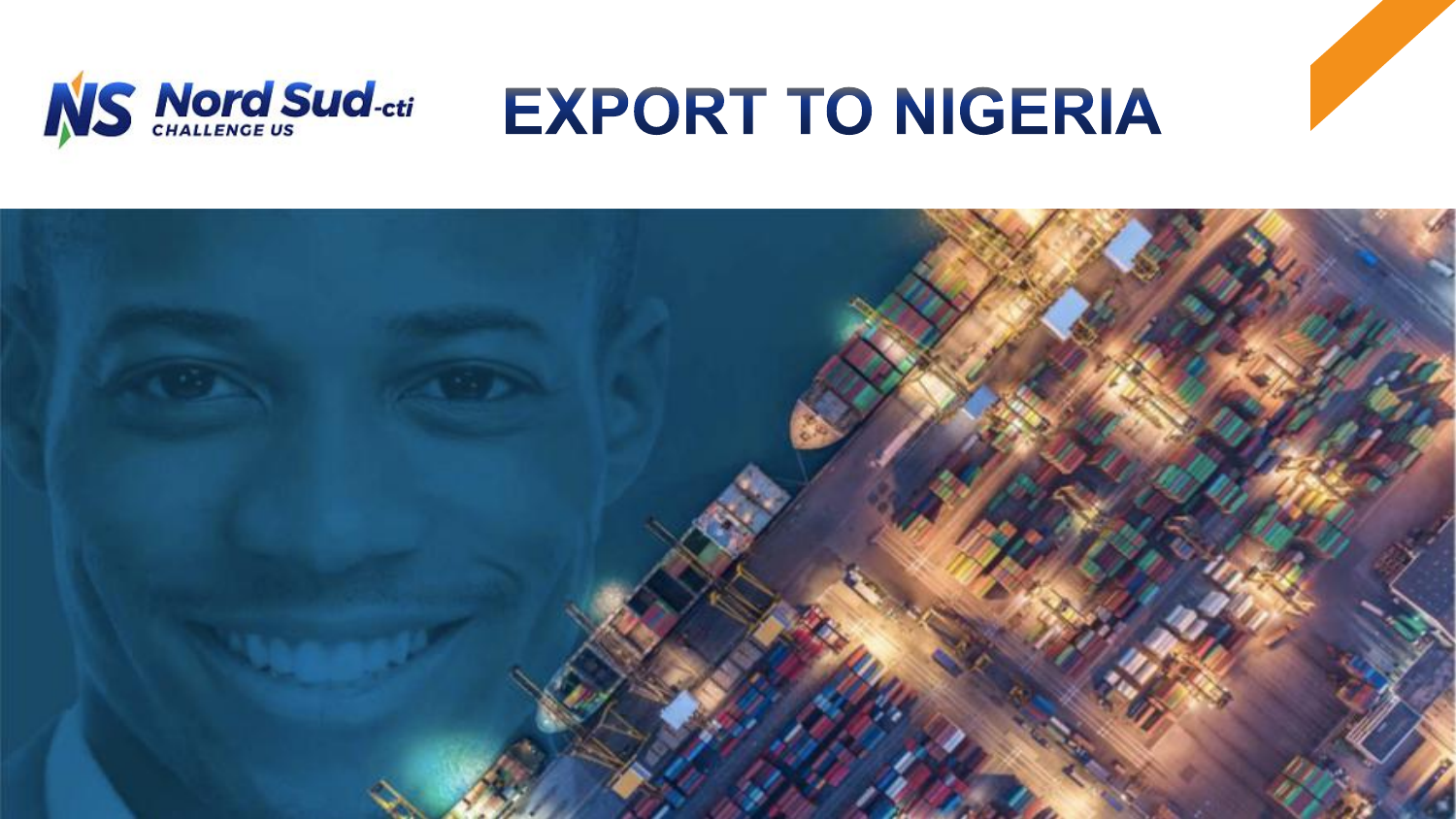## Key figures **Nigeria**

- Independance: October the 1st of 1960
- Official Langage : English
- Area: 923 768 km²
- Population : 190 000 000 inhabitants in 201
- Largest town : Lagos (4 500 000 inhab.)
- Capital : Abuja (executive)
- Coastline lenght : 853 Km
- Sub-regional power
- Member of CEDEAO and OPEP
- Main resources :

### **Significant hydrocarbon resources and considerable agricultural potential**





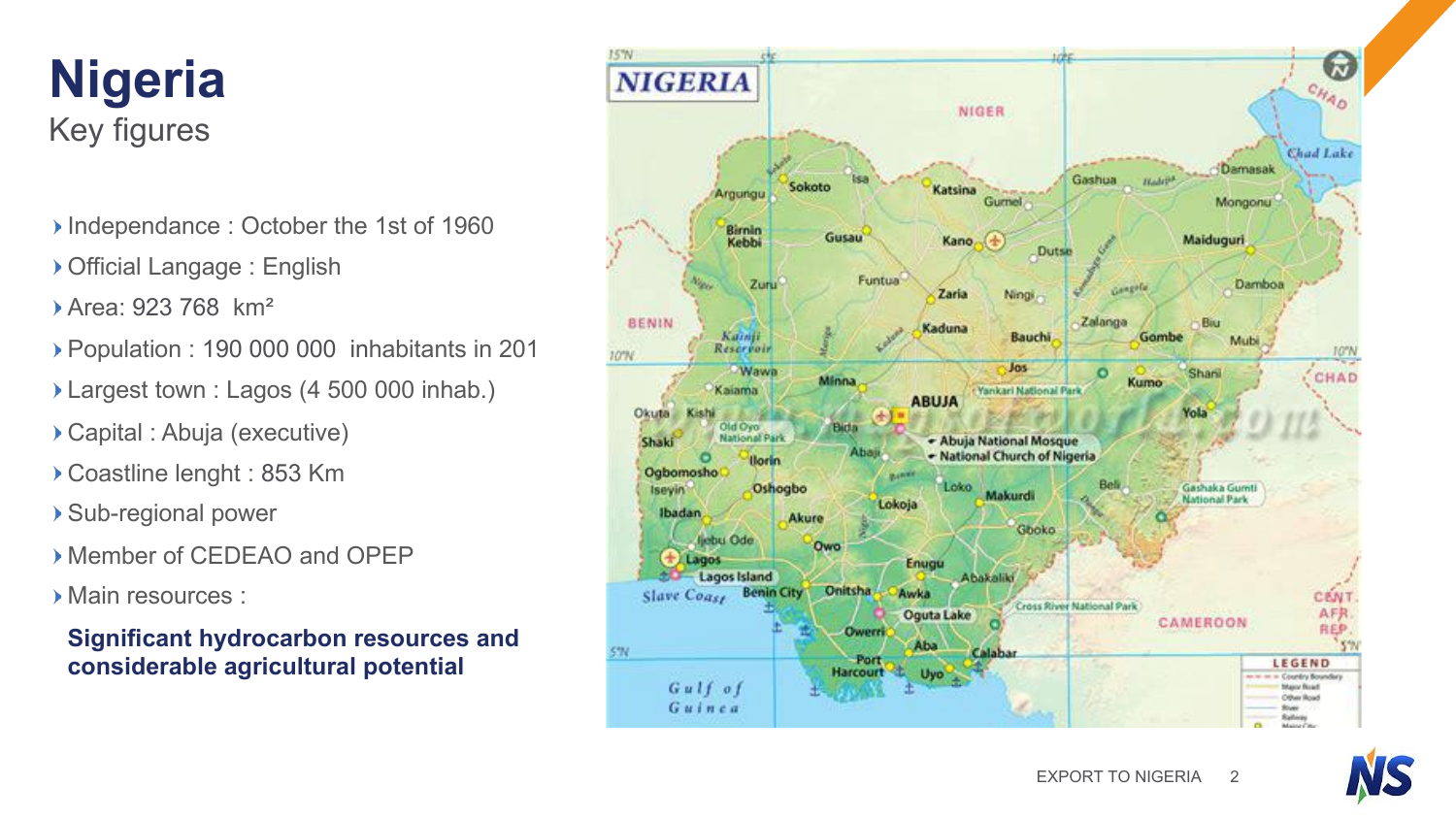

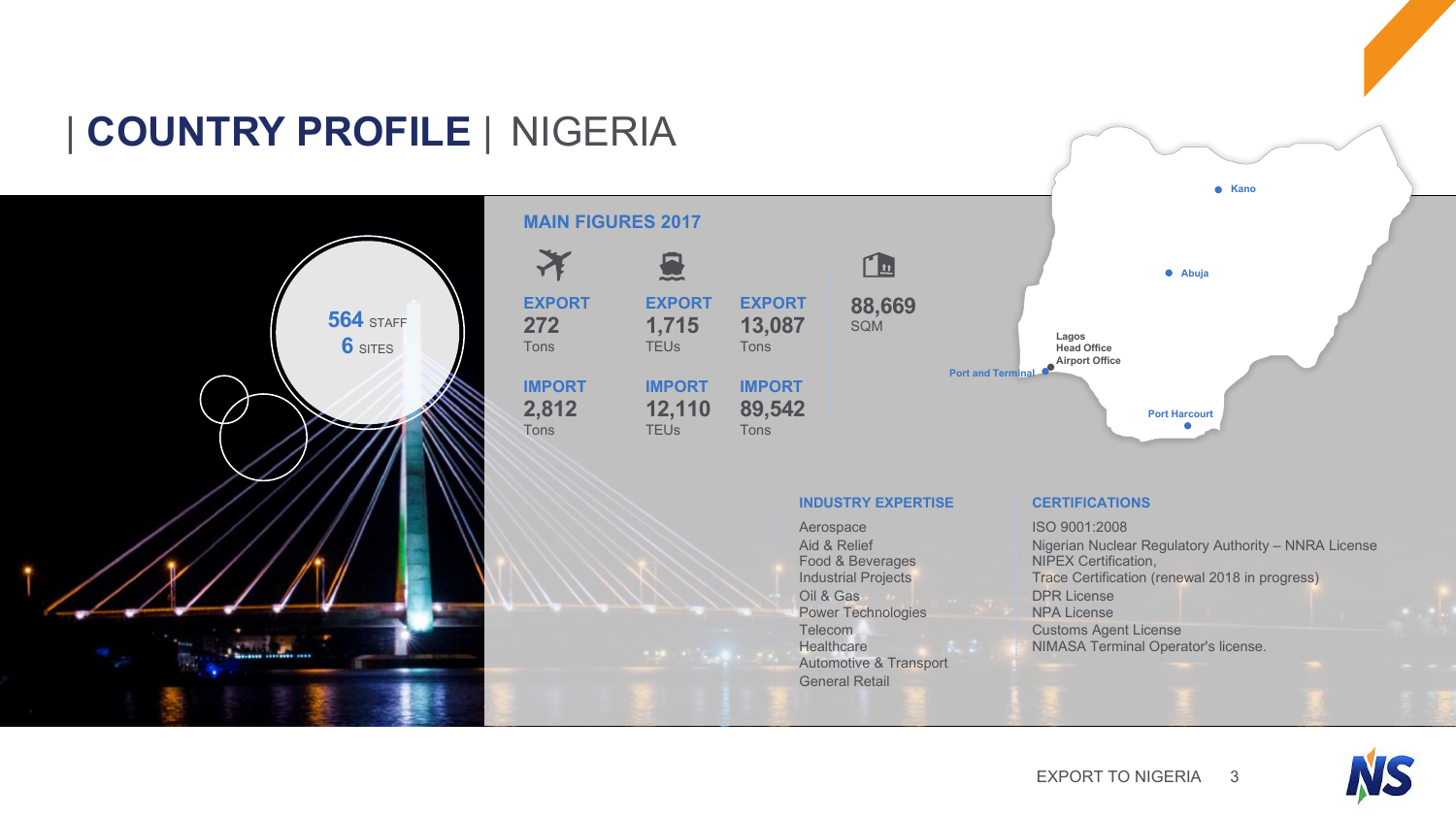## **Main products**

EXPORTATION FROM TOP 10 EUROPEAN COUNTRIES



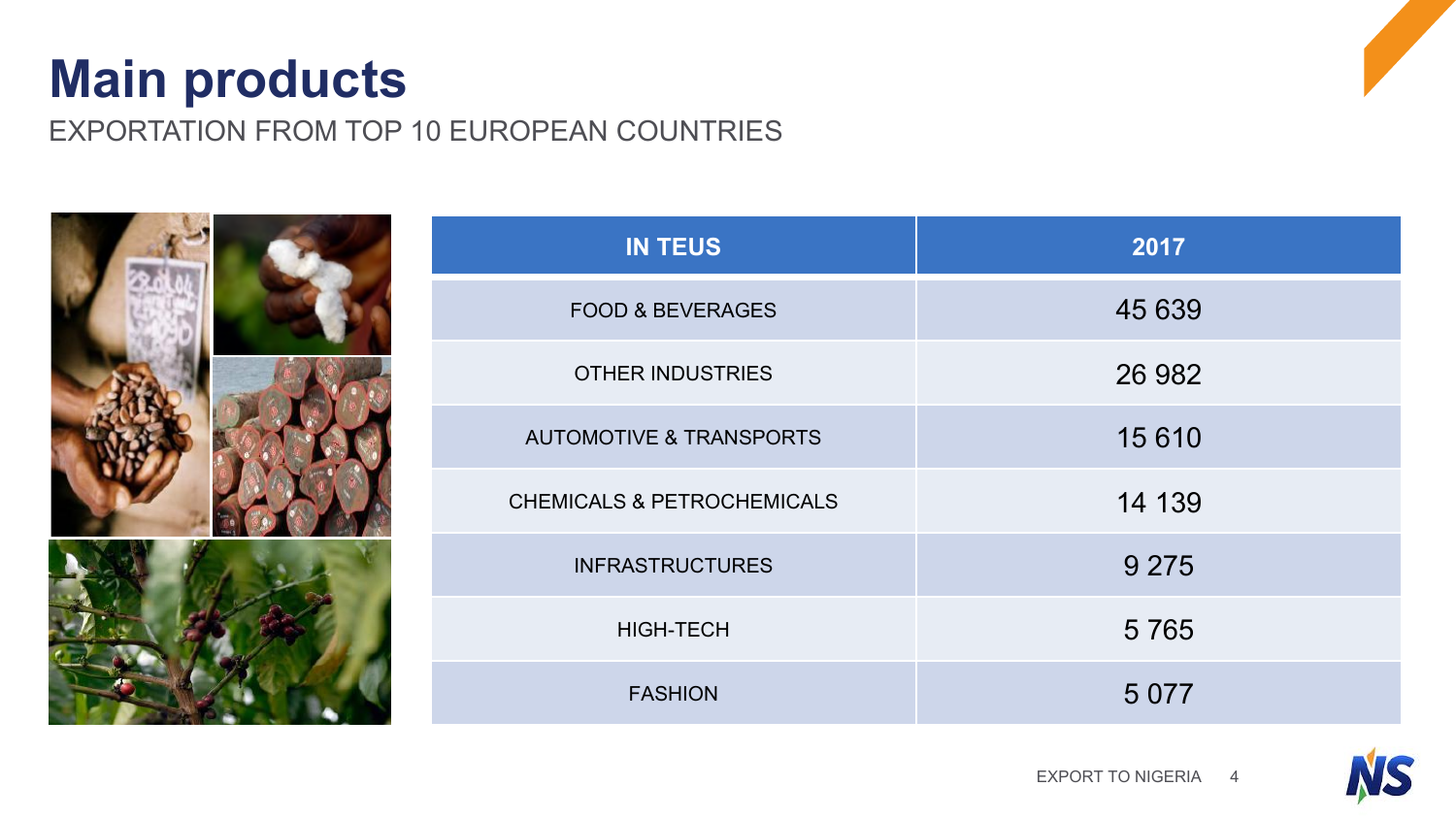## **WHAT DO YOU NEED TO CHECK**

### WITH YOUR NIGERIAN PARTNER

#### **MAKE SUR THAT ALL THESE FORMALITIES HAVE BEEN ACCOMPLISHED BY YOUR PARTNER**

### **GOLDEN RULE**

All entities attempting to import goods into Nigeria must be duly registered in Nigeria and must be listed as Consignee, on the bill of Lading.

#### **IS YOUR COMMODITY ALLOWED IN NIGERIA ?**

#### **CHECK THE IMPORT PROHIBITION LIST**

Due to Nigerian protectionism, not all the commodities are allowed to be imported. Check yours on this website :

https://www.customs.gov.ng/ProhibitionList/import.php

#### **FEDERAL MINISTRY OF FINANCE**

#### **AMENDMENT TO THE ADDENDUM ON PALLETIZATION POLICY**

- § All containerized cargoes coming into Nigeria should comply with :
- § -International standards for packing/stuffing and loading into containers
- -Specific packing and stacking standards prescribed by the original manufacturer of the products

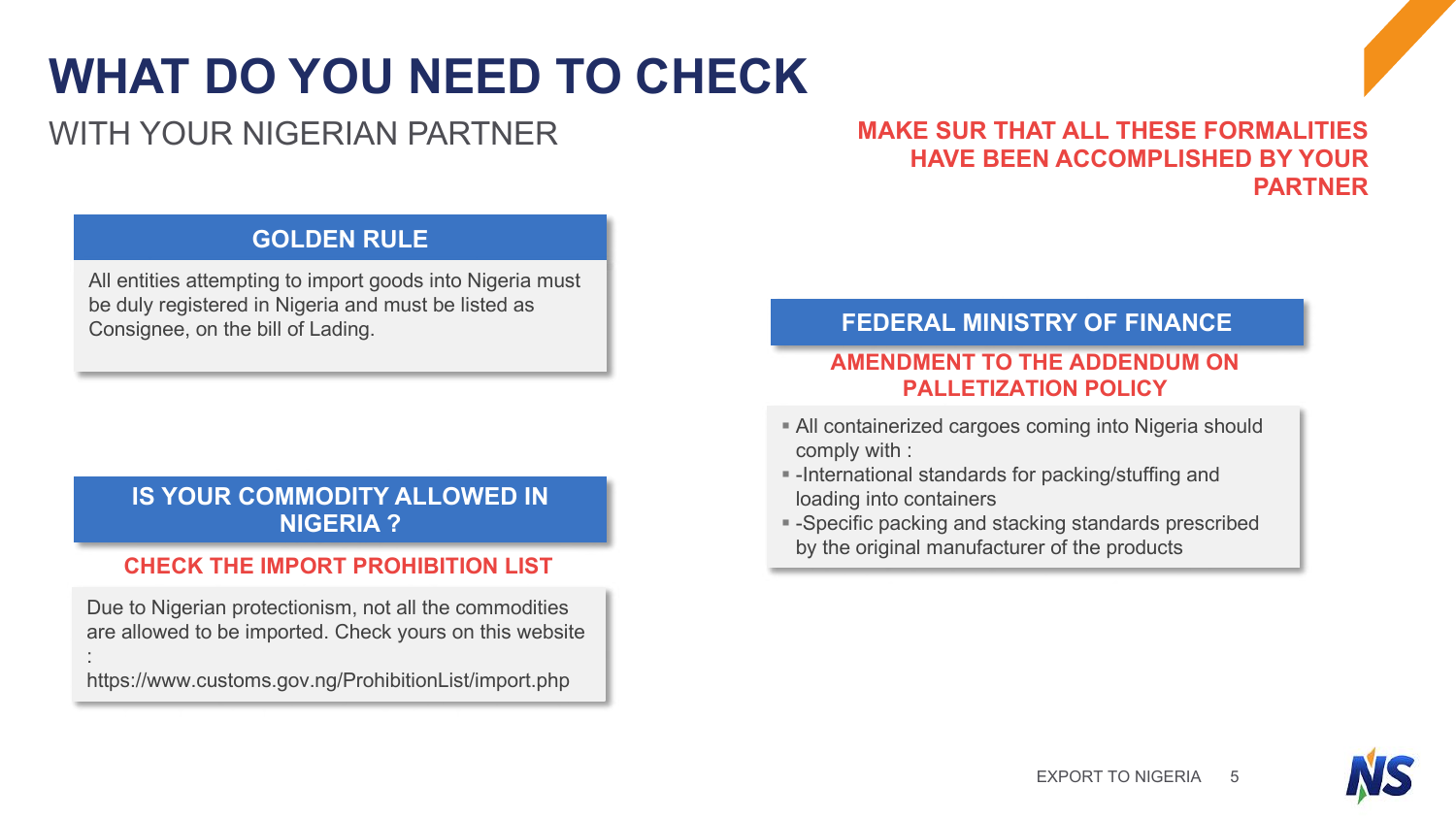# **Customs Process**

DOCUMENTS REQUIRED

### **A/ FOR IMPORTS**

- **Commercial Invoice Original Bill Lading**
- 
- 
- **Packing List Proforma Invoice (Initial documents ) CCVO (Form C 16)**
- 
- **Plant quarantine import permit (at destination) Manufacturer's certificate**
- 
- 
- **Exemption Certificate (If required) Phytosanitary or Fumigation Certificate (from origin) if cargo is in wooden cases/pallets SONCAP and Product Certificate**
- 
- **Insurance Certificate (From a local insurance in Nigeria) Form M (From a Local bank in Nigeria)**
- 
- **Original Pre-Arrival Assessment Report (PAAR)- Issued locally from shipping documents by Customs NAFDAC Permit (For Food, Chemicals, pharmaceutical and food related packing materials**
- **issued locally.) NERC (Nigeria Electricity Regulatory Committee) Permit for generators**
- 
- **Plant Import Permit**

Shipper to provide Consignee to provide



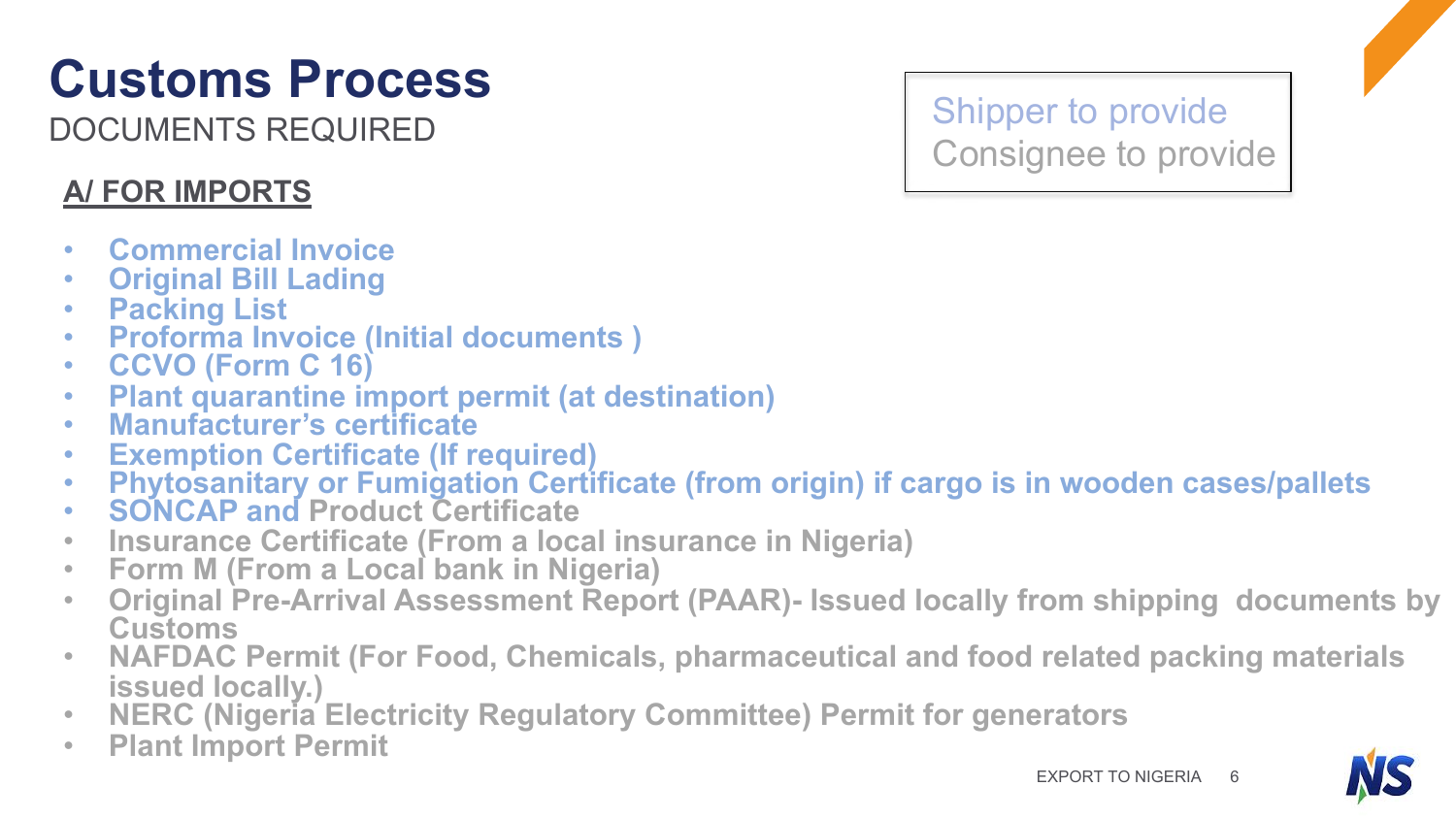### **B/ FOR EXPORTS**

- **Commercial Invoice**
- **Packing List**
- **Certificate of Incorporation**
- **Tax Identification Number (TIN)**
- **Bill of Lading Instruction**
- **NAFDAC Certificate for food and confectionery**
- **Nigerian Export Promotion Council Certificate**
- **Mineral Export License (Applicable only for mineral export)**
- **Ness Payment (Cobalt Inspection 0.5% of FOB)**
- **NXP(Nigeria Export Proceed) Form established with Commercial Bank**
- **Letters to appropriate Government agencies authorizing NORD SUD CTI to export shipment on shipper's behalf**

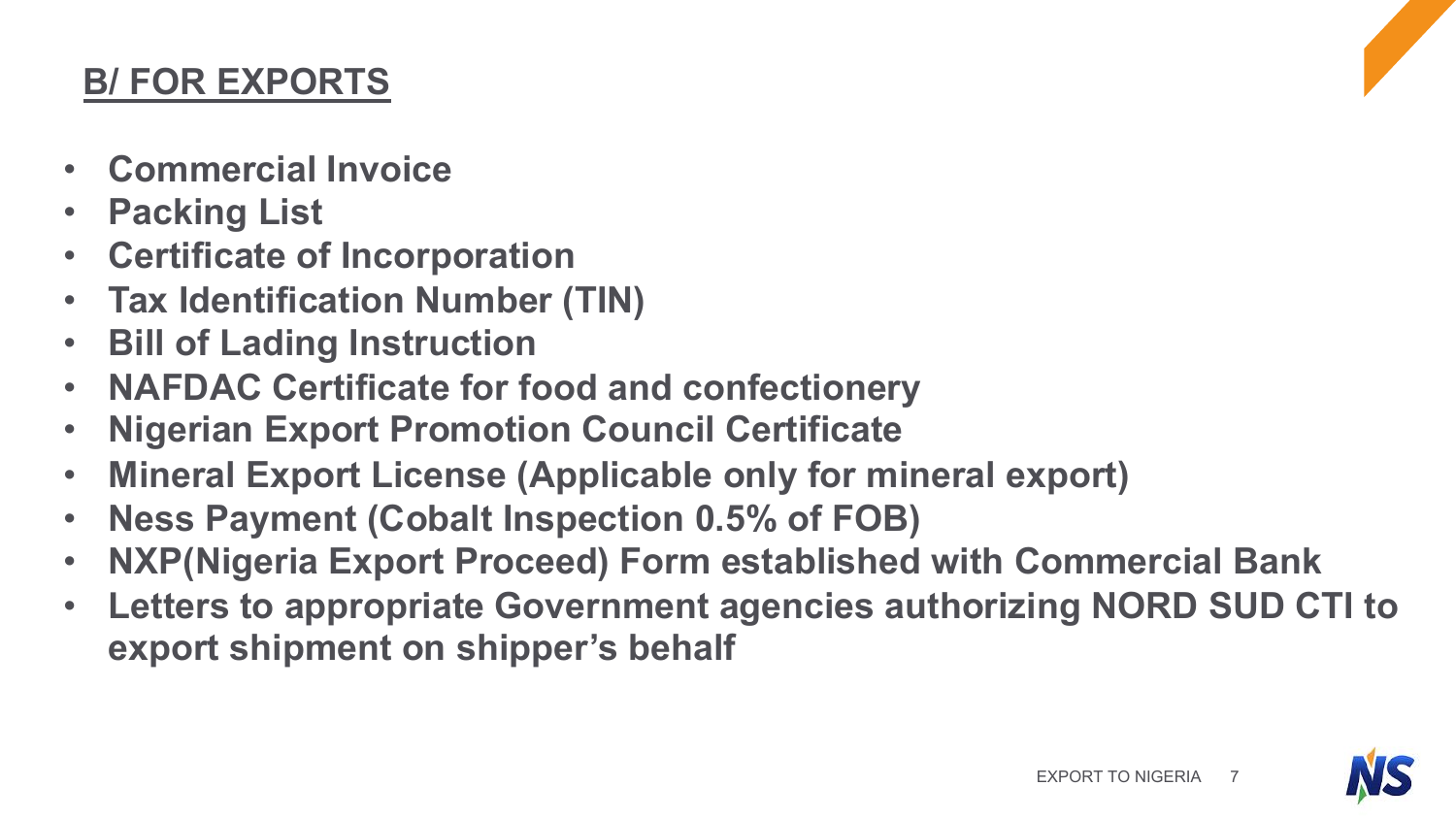## **How to redact a proforma invoice ?**

**Step 1: Write in bold policy "Proforma invoice"**

**You have then to capture following information:**

**Step 2: Shippers/supplier's address, phone number, and email address or fax number.**

**Step 3: Consignee/importer's address, phone number and email address**

**Step 4: Proforma invoice number and date.**

**Step 5: The description of goods. Make sure you wrote it properly.**

**Step 6: The quantity of goods/ unit price and the net value.**

**Step 7: Mode of transport system. For example: sea or air.**

**Step 8: Freight charge/ value.**

**Step 9: Total CFR charge.**

**Step 10: Incoterms have to be CFR. State the amount of the freight if collected and convert in currency.**

**Step 11: Commodity nomenclature/ HS code.**

**Step 12: Country of origin.**

**Step 13: Country of supply.**

**Step 14: Port of loading/ discharge.**

**Step 15: If there is any ancillary charge, such charges must be captured on the PFI. Step 16: Proforma invoice must be signed and stamped by the supplier. Insurance is required locally.**

> EXPORTER VERS LA COTE D'IVOIRE 8

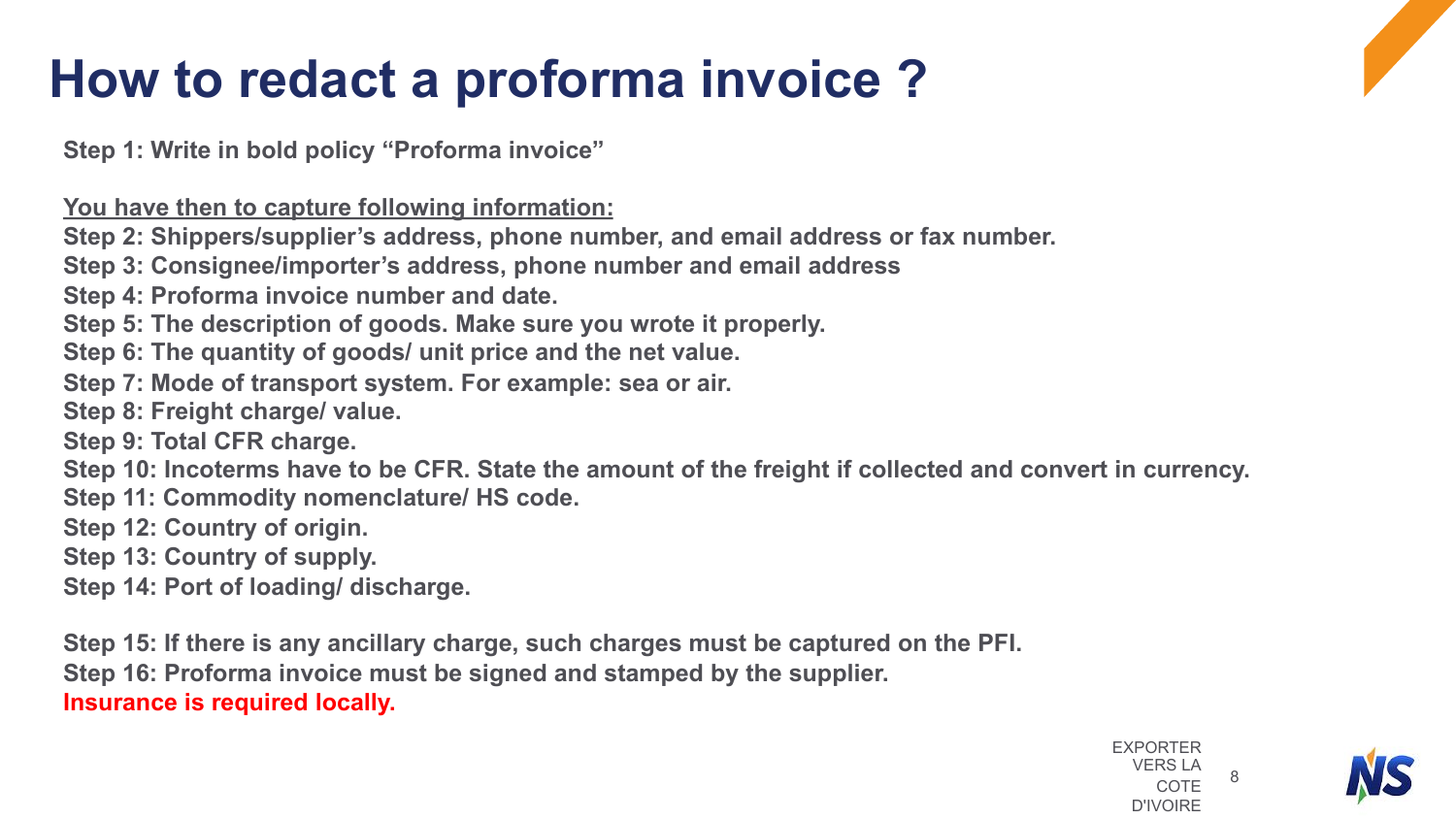## **Pre-shipment documentation procedures**

### SON Regulated Products

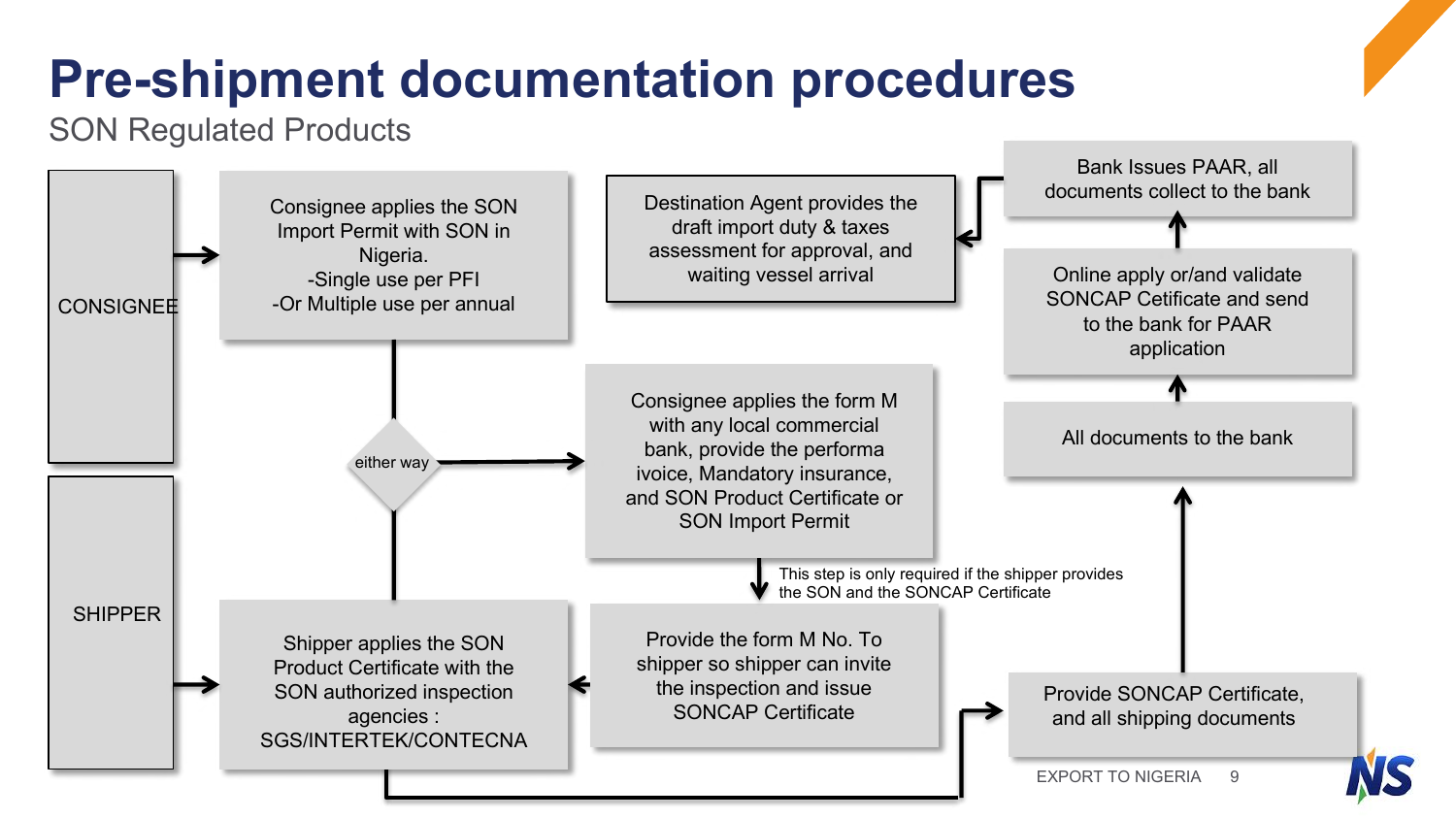## **Pre-shipment documentation procedures**

NAFDAC Regulated Products

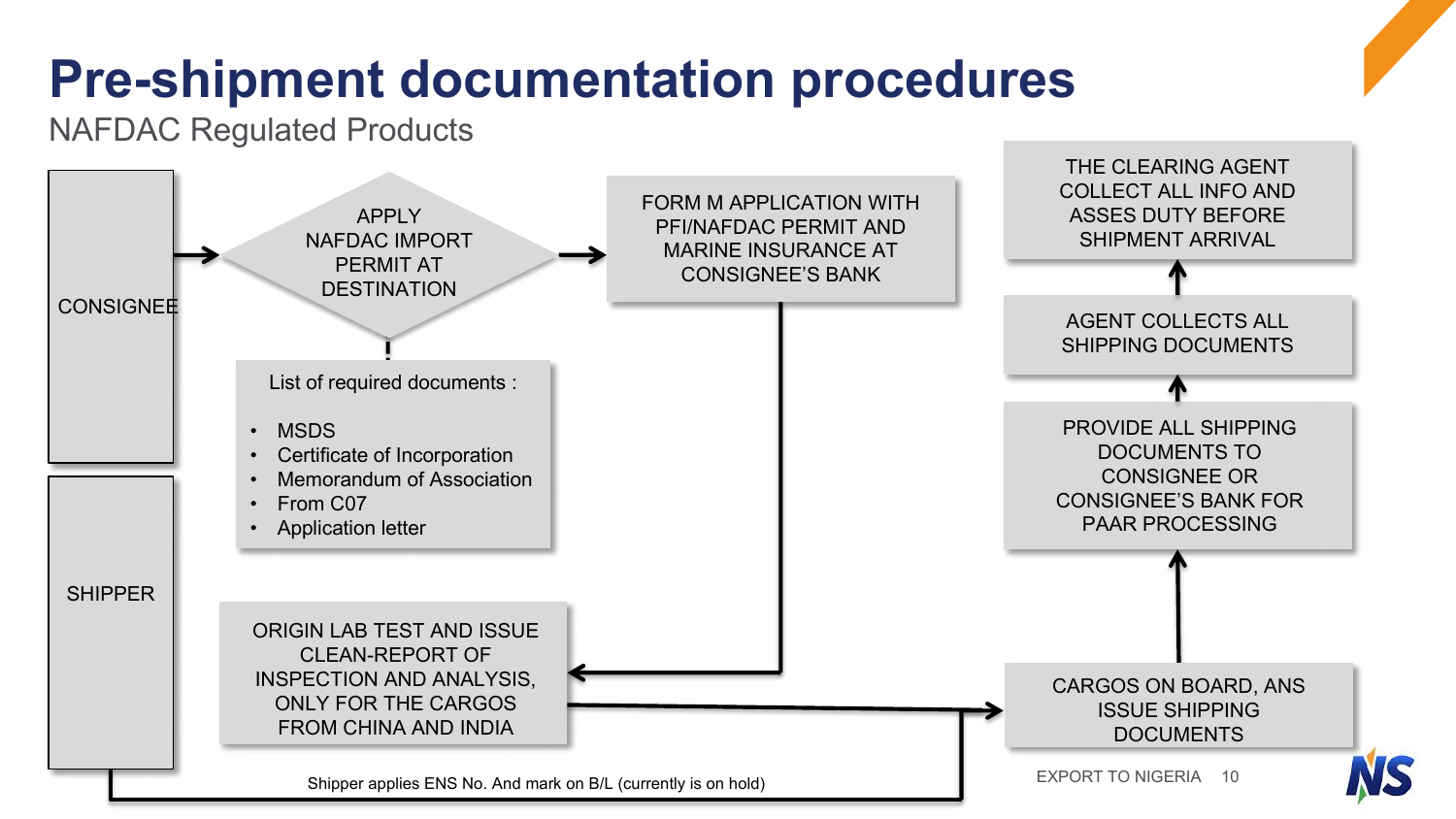### **For Diplomatic shipments:**

**Original Bill Lading Packing List Form CC1 from Ministry of Foreign Affairs if shipment contains personal effects Form CC3 from Ministry of Foreign Affairs if shipment contains vehicle / general cargo**

### **For Dangerous Goods / Chemicals :**

**NAFDAC Permit Material Safety Data Sheet Certificate of Analysis End User Certificate for any Chemical that contains explosive ingredient or armored vehicles. This is obtained locally from National Security Advisers office in Abuja.**

**List of prohibited items for importation: <http://www.customs.gov.ng/ProhibitionList/export.php>**

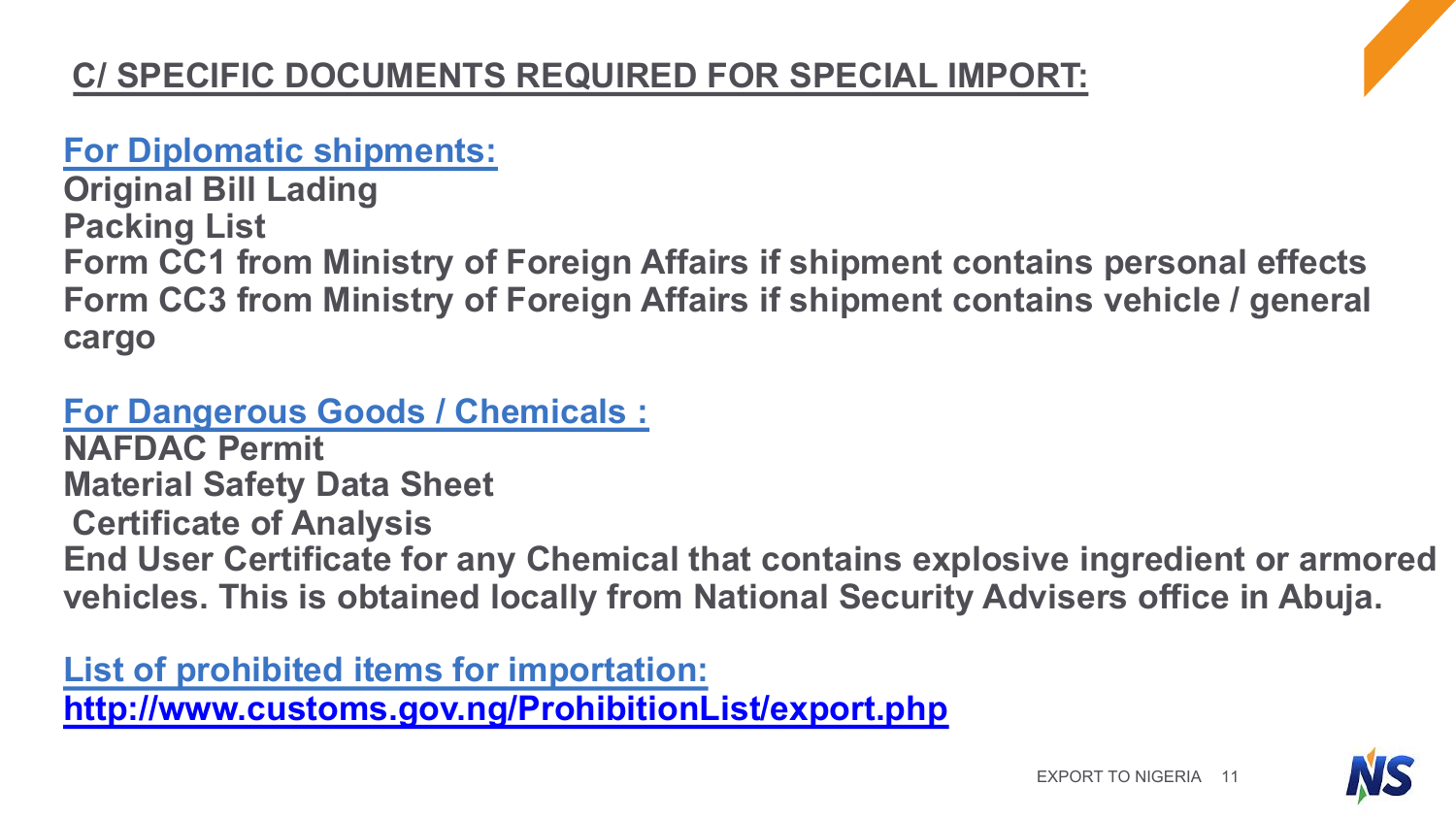## **Problem of uninsured transports**

### **Uninsured transport**

- ▶ Compensation according limitations and not according to real value Made once the appeal is achieved ▶ Total compensation
	- § Inexcusable conduct
	- **Trial**